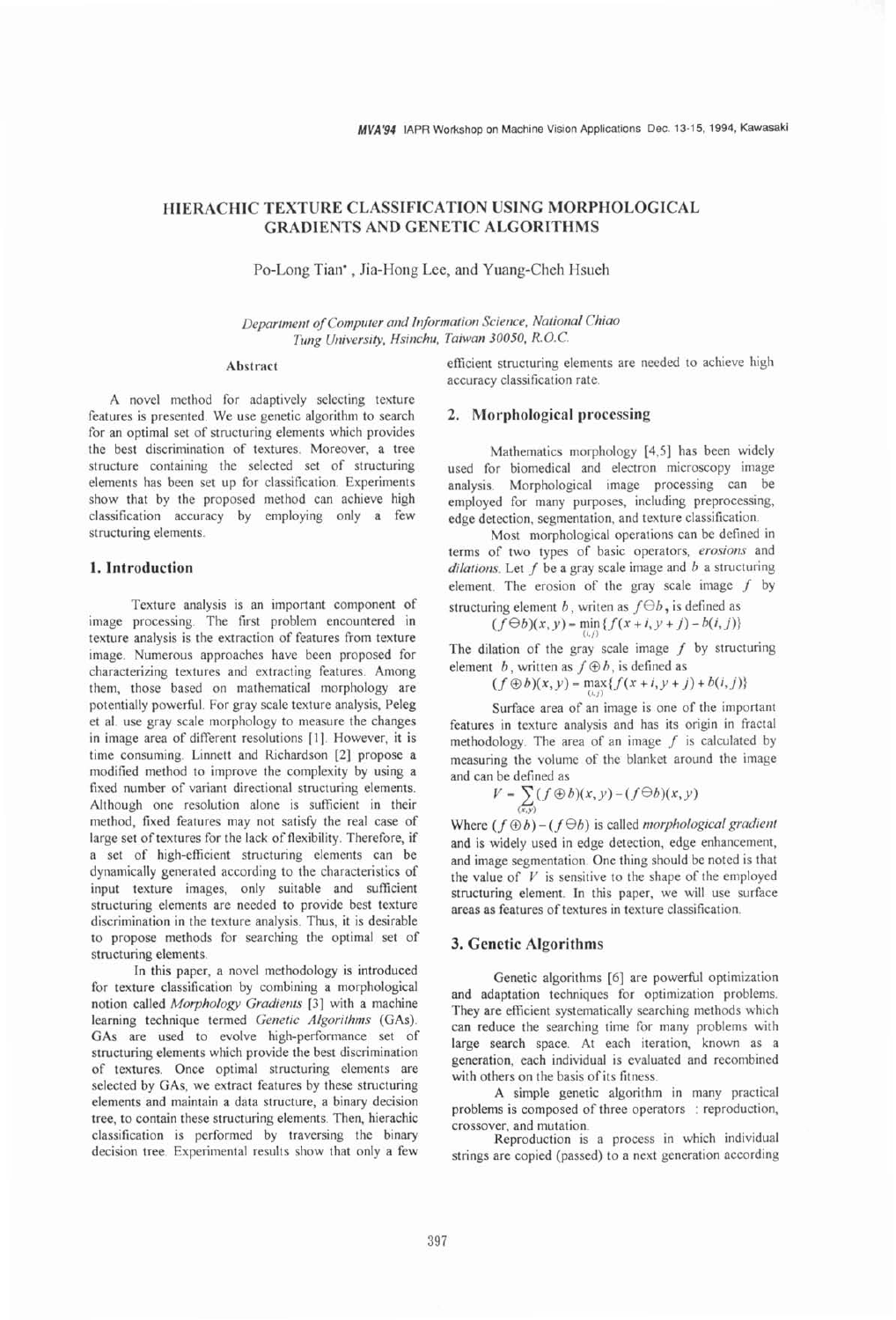to their fitness function for some particular purpose. In other words, strings with higher fitness have higher probabilities of contributing one or more offsprings in the next genration. This operation, of course, is an artificial version of natural selection. Crossover operator crosses over pairs of individuals which are represented by their genes in a certain way so that properties of both individuals are combined. For example, a one-point crossover operator operates by selecting a random location in the gene string of the parents (crossover point) and concatenating the initial segments of one parent with the final segment of the other parent to create a new child. The second child is simultaneously generated using the remaining segments of the two parents. The mutation operator randomly changes the value of one or few chromosomes in the gene of each individual.

The method proposed in this paper uses genetic algorithms to search for the optimal ( or near optimal ) structure elements. Each structuring element is represented as bits of string. Chromosomes correspond to structuring element pixels.

# **4. Hierachic Texture Classification**

We propose a strategy in the context of supervised classification. This procedure is performed with two stages: the learning stage and the classification stage.

During the learning stage, we use genetic algorithms to dynamically select optimal structuring elements. At the same time, a binary decision tree based on the method of branch and bound is maintained. Then we use the feature extracted by the optimal structuring element to divide current class of textures into two subclasses of textures. The same process repeats in the next time except that the training set is replaced by subclass of textures separated in the previous step.

For the classification stage, texture classification is performed by traversing the binary decision tree constructed in the learning stage.

# *4.1. Learning and constructing of decision tree*

The representation of a gene as a string of chromosomes is presented. We code a binary structuring element as the string form where rows of the twodimension structuring element are concatenated into a string and each bit corresponds to a chromosome.

The fitness of each individual is computed for each generation in order to evolve more efficient individuals in the next generations. In this particular application, the optimal structuring element with the best fitness will provide the best discrimination between the textures in the class.

Assume that there are M textures in the class. Let *I,* be the jth textured image, S, be the ith structuring element, and

$$
X'_{j}(S_{i})=\sum_{(x,y)}\{(I_{j}\oplus S_{i})(x,y)-(I_{j}\ominus S_{i})(x,y)\}
$$

be the feature of the jth texture,that is, the surface area of

the jth texture image. Reorder  $X_j^{\prime\prime}$ s as a monotone increasing order and relabel them as  $Y_1' \leq Y_2' \leq \ldots \leq Y_M'$ . Since larger gap will provide better tolerance against distortion, as large as possible gaps between consecutive $Y'$ 's are desired to divide M textures into two subclasses. Therefore, the fitness function for structuring element S, is defined as

$$
fit(S_i) = \max(Y_j - Y_{j-1}^i) \quad j=2,3,...,M
$$

which is the largest gap among all gaps.

The steps of procedure for searching the optimal structuring elements are described as follows.

# **Procedure 1:**

- 1. Input a class of M textures.
- 2. Create initial generation of N genes representing N structuring elements.

3. Repeat

**<1>** for **i=1,** ..., N ( all structuring elements ) (a) for  $j=1,...,M$  ( all textured images )

$$
X'_{j} = \sum_{(x,y)} \{ (I_{j} \oplus S_{i})(x,y) - (I_{j} \ominus S_{i})(x,y) \}
$$
  
(b) reorder  $X'_{j}$ 's as  $Y'_{j}$ 's (where  $Y'_{1} \le Y'_{2} \le ... \le Y'_{M}$ )  
(c)  $fit(S_{i}) = \max(Y'_{j} - Y'_{j-1})$  j=2,3,...,M  
<2>reproduction of genes.  
<3> crossover of genes.  
<4> mutation of genes.

- 4. Until satisfied.
- 5. Compute threshold= $(X_i + X_k) / 2$ . Where  $(X_i, X_k)$  is the feature pair which makes maximal gap.

An optimal structuring element and a threshold value for current class of textures are determined by above procedure. Then the parent node is modified to contain the selected structuring element and the threshold value. And two children nodes each containing the textures numbers are newly inserted into the binary decision tree. The terminal node will contain a particular texture number.

#### 4.2. Classification

A binary tree is traversed first at root. For every testing image the feature is computed by structuring element stored in the node and then decision is made by comparing the feature with the threshold value. When a terminal node is reached the testing image is assigned to the texture specified by the terminal node and searching terminates.

The height of the decision tree is near  $\log_2 N(N)$  is the number of total textures ). Therefore, the average searching depth for a testing image is about  $log_2 N$ . In other words, an assignment of texture will be determined by log, *N* operations. This is superior to the traditional methods with a fixed set of structuring elements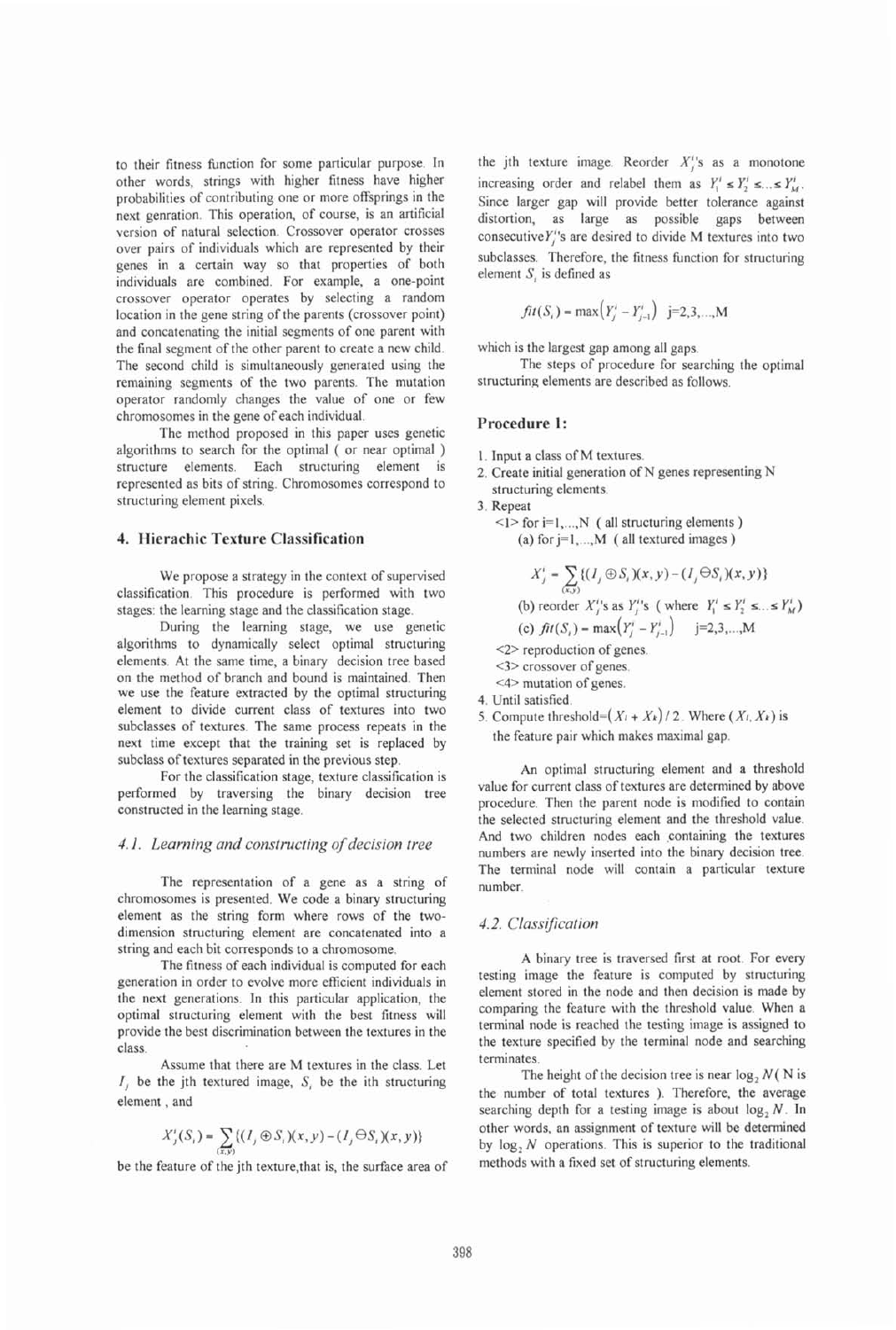# **5. Experimental results 6. Conclusion**

Eight natural textures [7] showed in Fig. 1 are used in our experiment. These textures have been digitized with 256x256 spatial resolution and quantified into 256 gray levels. Each image is divided into 16 non-overlapping  $64 \times 64$  subimages. Among them, the first subimage is used as a training pattern, and the remaining 15 subimages of each texture, 120 subimages altogether, are taken as testing images to be classified.

Fig.2 shows the learning cycle of structuring elements for the set of eight textures in Fig. 1. The binary decision tree set up in the learning stage and classification results are listed in Fig.3 and Table.1, respectively. It can<br>be seen from Fig.2 that only average average  $(2 \times 2 + 3 \times 3 + 4 \times 1 + 5 \times 2)/8 = 3.3 \approx \log_2 8$  features are computed for a given testing image before reaching the terminal node . Table 1 shows the classification accuracy rate which is about 98%.

A novel method for texture classification based on morphological gradients and genetic algorithms has been proposed in this paper. The method uses genetic algorithm to search for the optimal set of structuring elements which provide the best discrimination of textures. A data structure, known as decision tree, containing the optimal set of structuring elements has been constructed for the purpose of classification. This data structure is dynamically set up according to the input testing textures. Experiments show that, by means of this data structure, only a small set of structuring elements is sufficient to obtain high classification accuracy.



Fig1. Eight texture images: (D93) fur. hide of unbon calf., (D28) brach sand, (D4) pressed cork, (D5) expanded mica, (D15) straw, (D77) cotton canvas, (D9) grass lawn, and (D3) reptile skin.



# perfermance

Fig.2 GAS learning cycles of structuring element for the set of textures in Fig. 1.